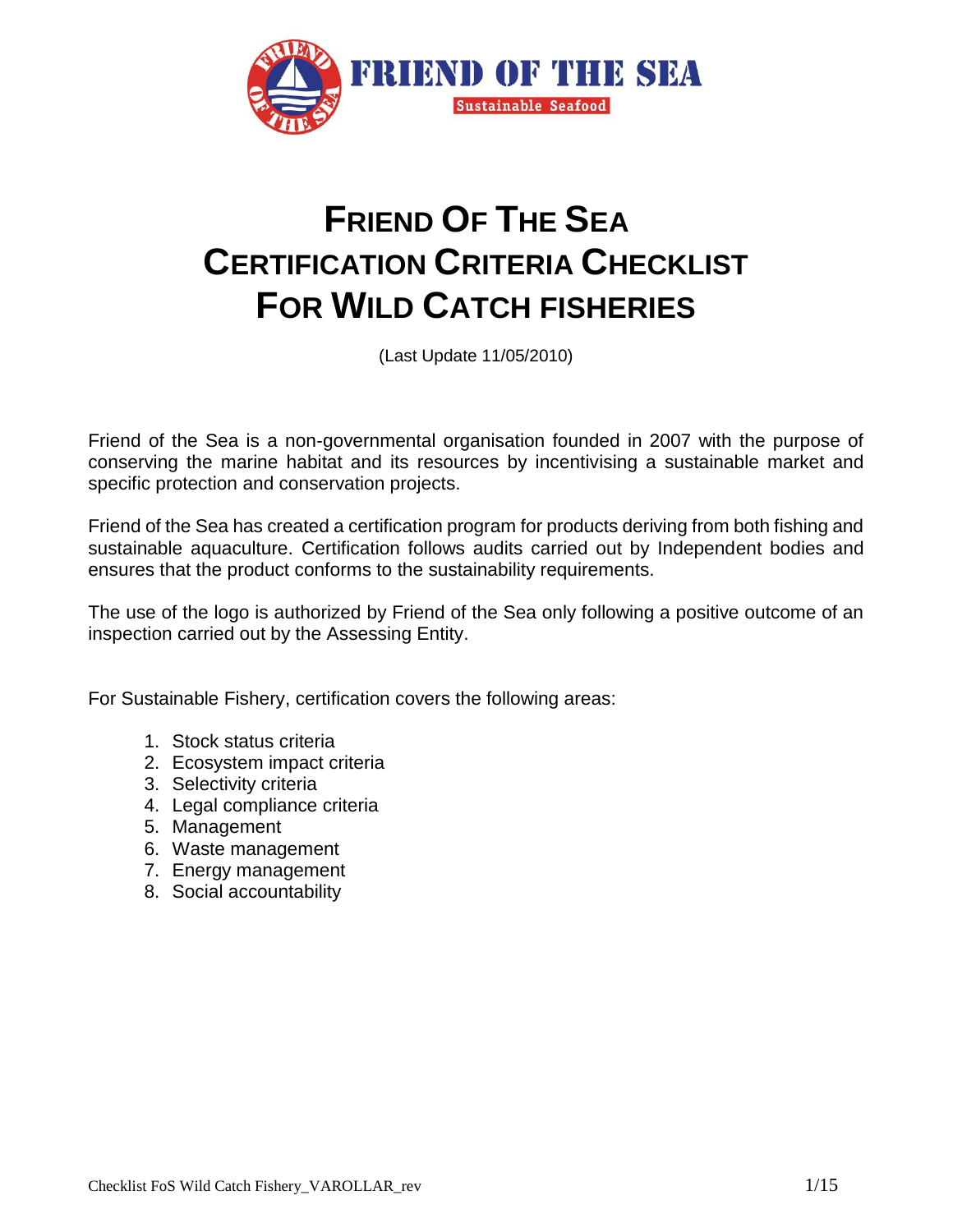

Each of these areas sets out essential or important requirements, or recommendations.

**Essential requirements: 100% conformity to essential requirements is necessary in order for the Certification body to recommend the enterprise for certification. Any shortfall with regard to these requirements is considered as a Major Nonconformity and corrective actions are necessary, to be carried out within a maximum term of three months from the date of the Nonconformity finding. The enterprise must provide the Certification body with satisfactory evidence of corrective actions for all Major Nonconformities. Solely for requirements 2.1 and 2.2, in consideration of the complexity of the information to be covered, the term allowed for assessing the nonconformity is extended to 6 months.**

**Important Requirements: 100% conformity to important requirements is necessary in order for the Certification body to recommend the enterprise for certification. Any shortfall with regard to these requirements is considered as a Minor Nonconformity and corrective actions (declaration of intent and plan of action) must be proposed to the Assessing Entity, to be submitted within a maximum term of three weeks from the date of the Nonconformity finding. The enterprise must include in their proposal a timeline for the achievement of each corrective action. The maximum term for the complete implementation of each corrective action is one year.**

**Recommendations: conformity to recommendations is not a strict requirement in order to be recommended for certification. However, as part of the assessment, all aspects relating to such requirements will be inspected and each shortfall will be indicated in the Audit report under the form of a Recommendation. The enterprise must assess any possible corrective action and, no later than the subsequent inspection, must inform the Certification body of decisions taken and corrective actions carried out.**

**Where a requirement is not applicable to the Organisation assessed this requirement should be marked N/A.**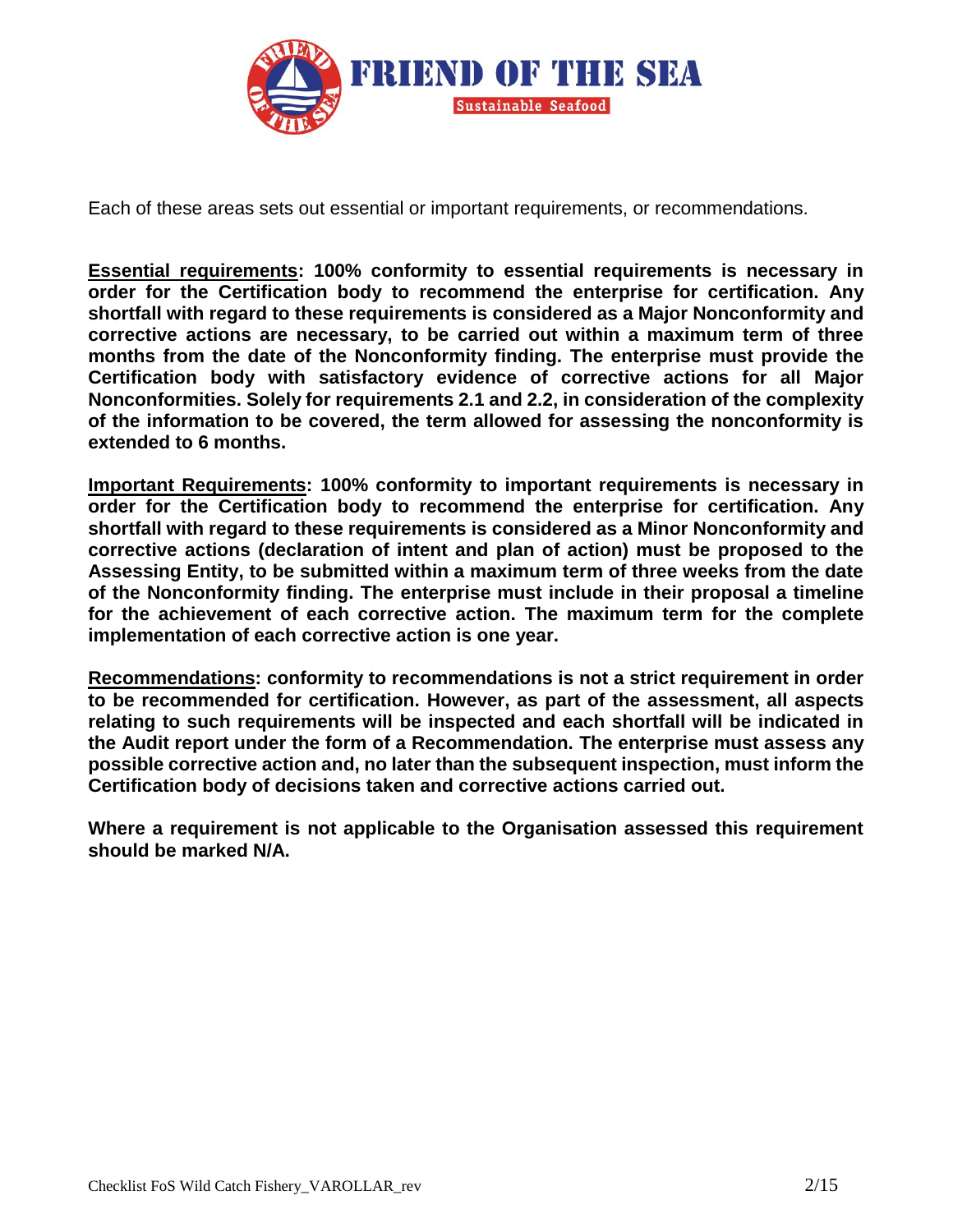

*This document may only be compiled by the Certification body and by the Auditor responsible for the inspection. The form must be compiled in the Auditor's mother tongue or in English if fluent.*

#### **a) NAME OF THE ORGANISATION BEING AUDITED:**

Varollar Gida A.S.

# **b) ADDRESS OF THE ORGANISATION BEING AUDITED:**

Zeki Muren cad 15/a Sile/Istanbul

#### **c) IS THE ORGANISATION PART OF A GROUP OR ASSOCIATION?**

No

#### **d) FLEET TO BE AUDITED:**

See Annex d

| <b>Fishing</b><br>vessel<br>name | Registration<br><b>Number</b> | Country<br><b>Flag</b> | <b>Fishing</b><br><b>Method</b> | Capacity<br>(Metric<br>Tons) | <b>Harbour of</b><br>unload | <b>Ship-Owner</b><br>Company -<br>if different<br>from a) |
|----------------------------------|-------------------------------|------------------------|---------------------------------|------------------------------|-----------------------------|-----------------------------------------------------------|
|                                  |                               |                        |                                 |                              |                             |                                                           |
|                                  |                               |                        |                                 |                              |                             |                                                           |
|                                  |                               |                        |                                 |                              |                             |                                                           |
|                                  |                               |                        |                                 |                              |                             |                                                           |

#### **e) ONSITE AUDITED VESSELS:** (*Auditor must list the vessels actually audited as a sample of the fleet)*

| <b>Fishing vessel name</b> | <b>Registration Number</b> | <b>Harbour of unload</b> |
|----------------------------|----------------------------|--------------------------|
| HACI BABA 4                | 34A3190                    | <b>ISMAILI SEMERCI</b>   |

**f) FISHING AREA:** *(eg: Coordinates, FAO Area, ICES Area, EEZ, etc. Include a map when available)*

FAO 37. 4, Turkish classification k5 (Annex 1)

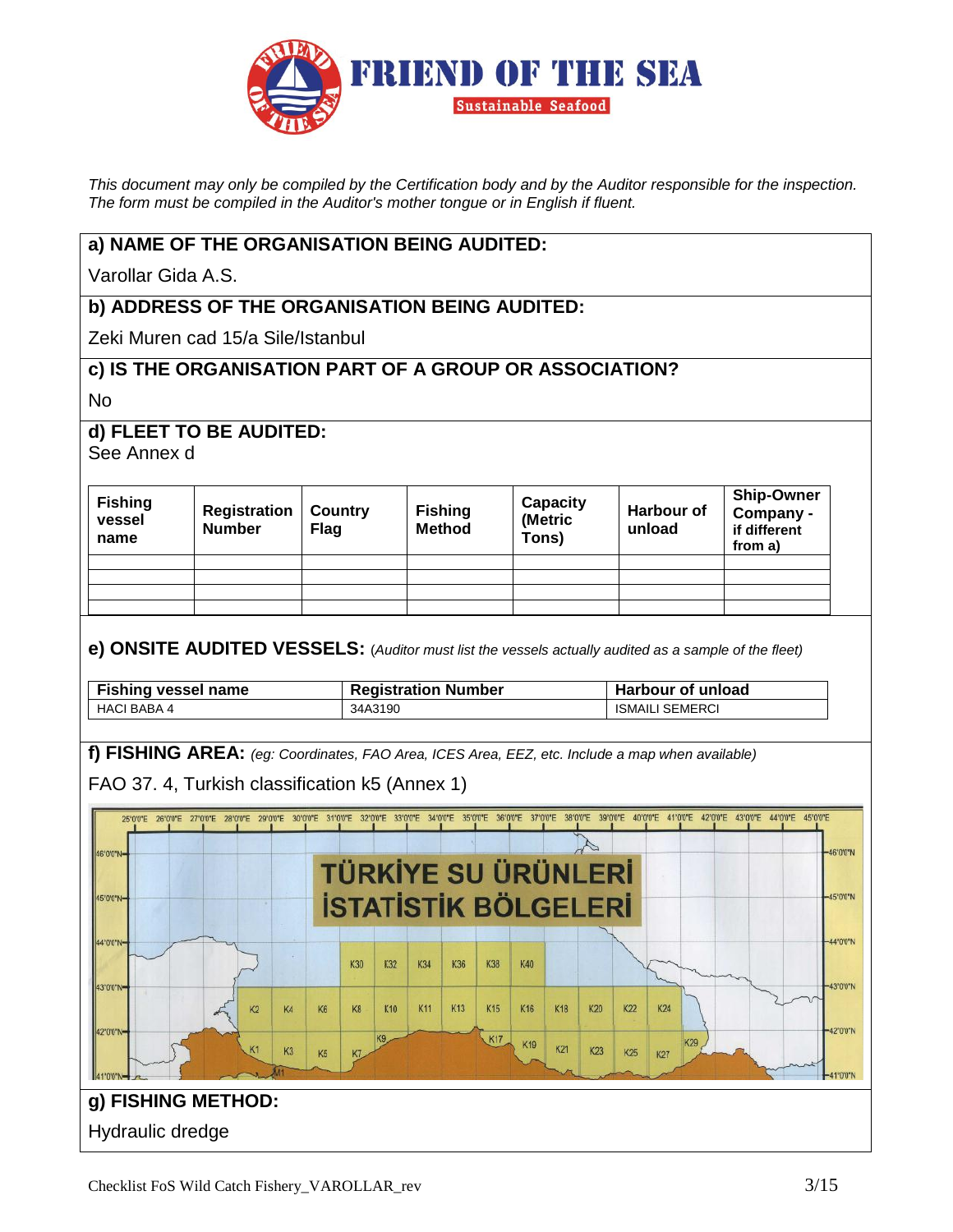

# **h) COMMON NAME OF AUDITED SPECIES:**

Clam

# **i) SCIENTIFIC NAME OF AUDITED SPECIES:**

*Chamelea gallina (Venus gallina)*

**j) TOTAL NUMBER OF EMPLOYEES:** *Optional*

38

**k) ENVIRONMENTAL CERTIFICATIONS AND ACKNOWLEDGEMENTS:**

No

# **l) ADDITIONAL INFORMATION:**

Minimum size of clams 1,7 cm



**Figure 1 Processing Plant**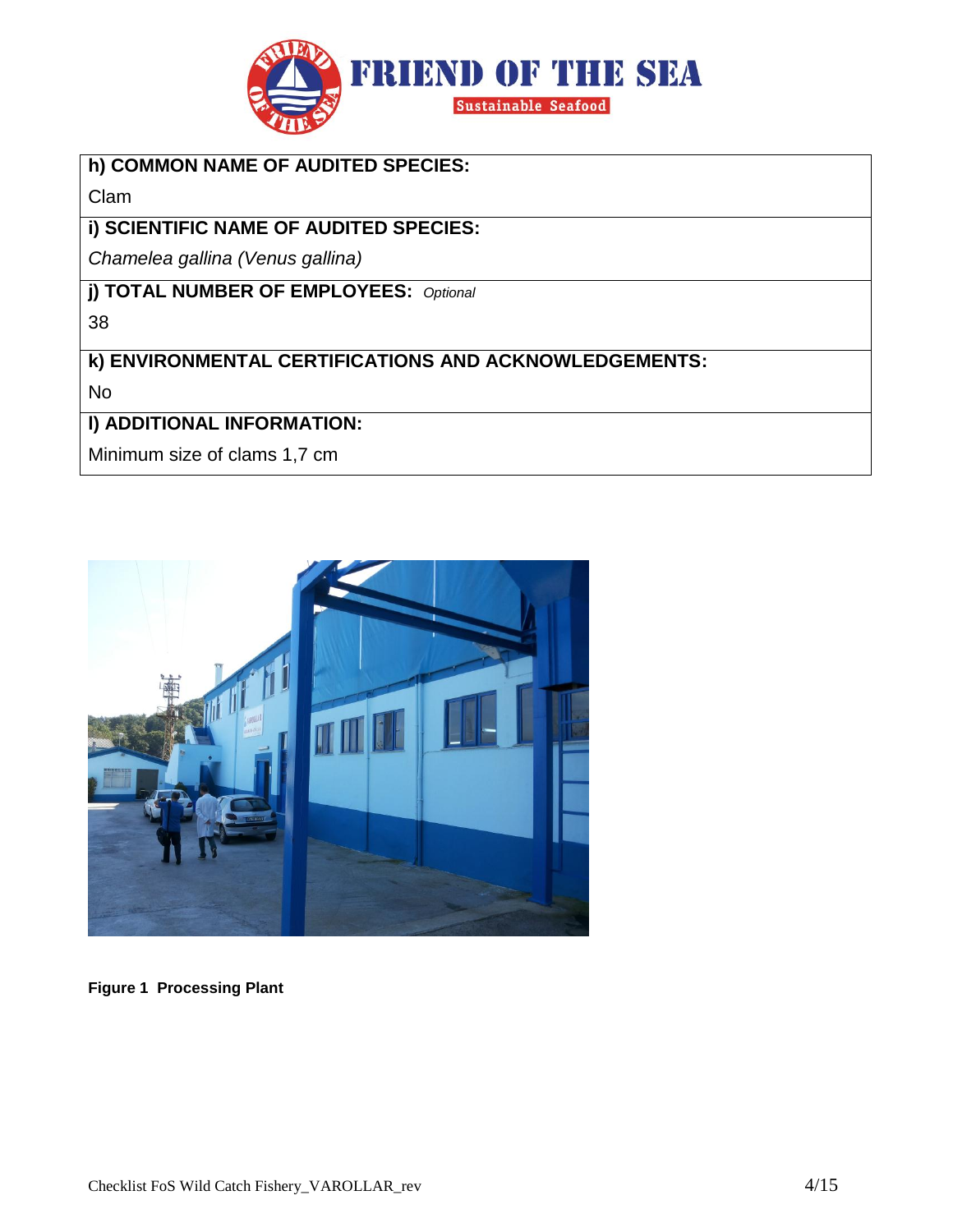

**X Friend of the Sea project has been introduced** *(If not, auditor should provide short description)*

**XThe Audited company has been informed that in case of approval confirmation, it can use the Friend of the Sea logo on its certified products**

**X The Company has handed over a copy of the company organigram identifying the role of the staff involved in the audit** 

**X Audit timing has been agreed upon.** 

**X Data of Preliminary Information Form have been confirmed:** (*In case of different info please detail)*

| <b>NAME OF THE</b><br><b>CERTIFICATION BODY:</b><br>RINA Services S.p.A. | <b>AUDIT TEAM:</b><br><b>MARCO PEDOL (TEAM</b><br>LEADER)                                                                                                                                                                                            | <b>AUDIT START AND</b><br><b>END DATE:</b><br>22/09/2014                      |
|--------------------------------------------------------------------------|------------------------------------------------------------------------------------------------------------------------------------------------------------------------------------------------------------------------------------------------------|-------------------------------------------------------------------------------|
| <b>SIGNATURE OF AUDITOR:</b>                                             | <b>NAME OF PERSON IN CHARGE</b><br>OF THE ORGANISATION<br><b>ACCOMPANYING THE</b><br><b>AUDITOR THROUGH THE</b><br><b>ASSESSMENT:</b><br><b>GIUSEPPE MONZILLO -</b><br><b>ZAROTTI BUYER</b><br><b>TAMER UNAL - VAROLLAR</b><br><b>EXPORT MANAGER</b> | <b>AUDIT CODE:</b><br>Cntr. No.:<br>2014/QHE/36<br>File no.:<br>2014/DG/DF/40 |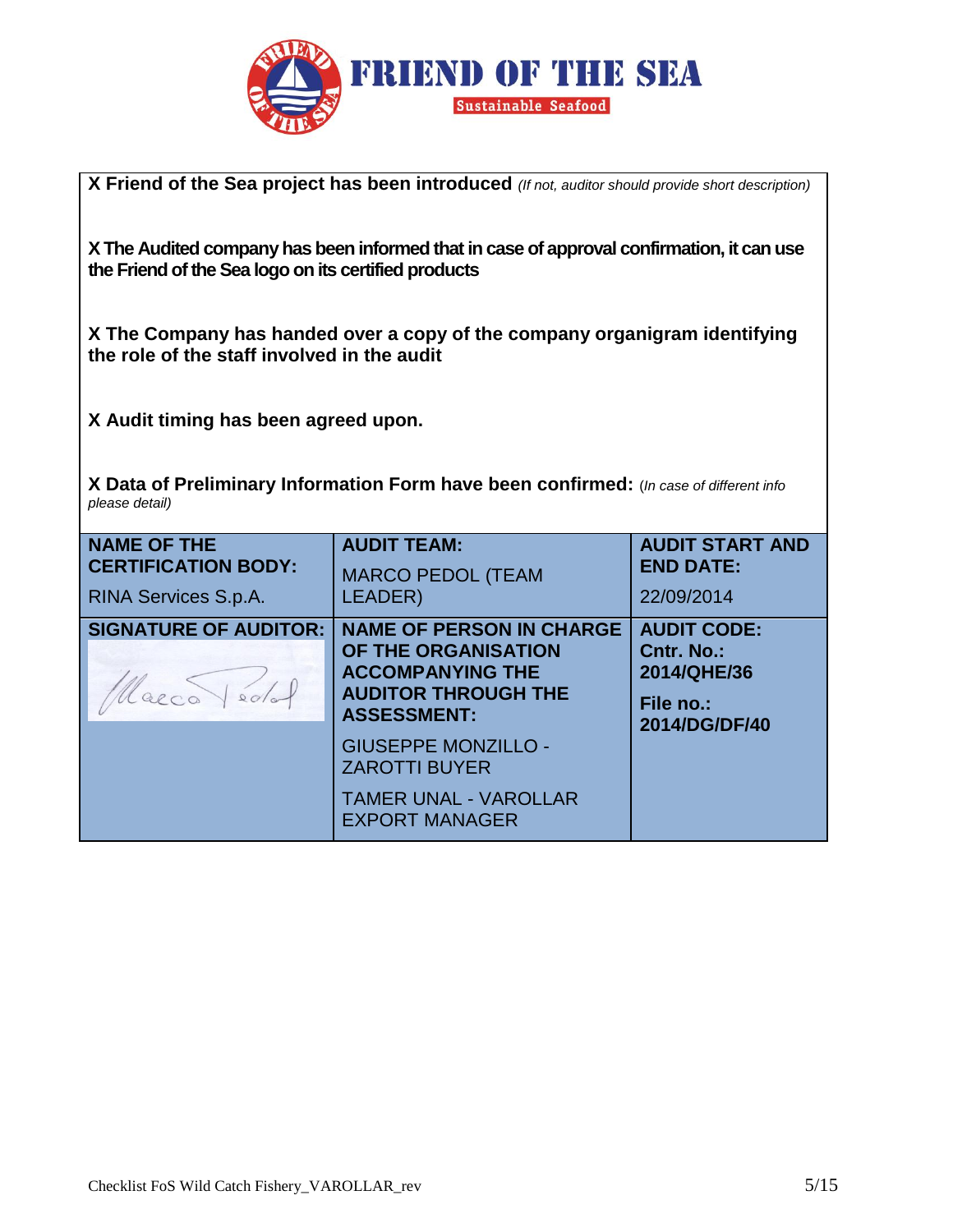



**Figure 2 Fishing boat with Hydraulic Dredge**



**Figure 3 Hydraulic Dredge**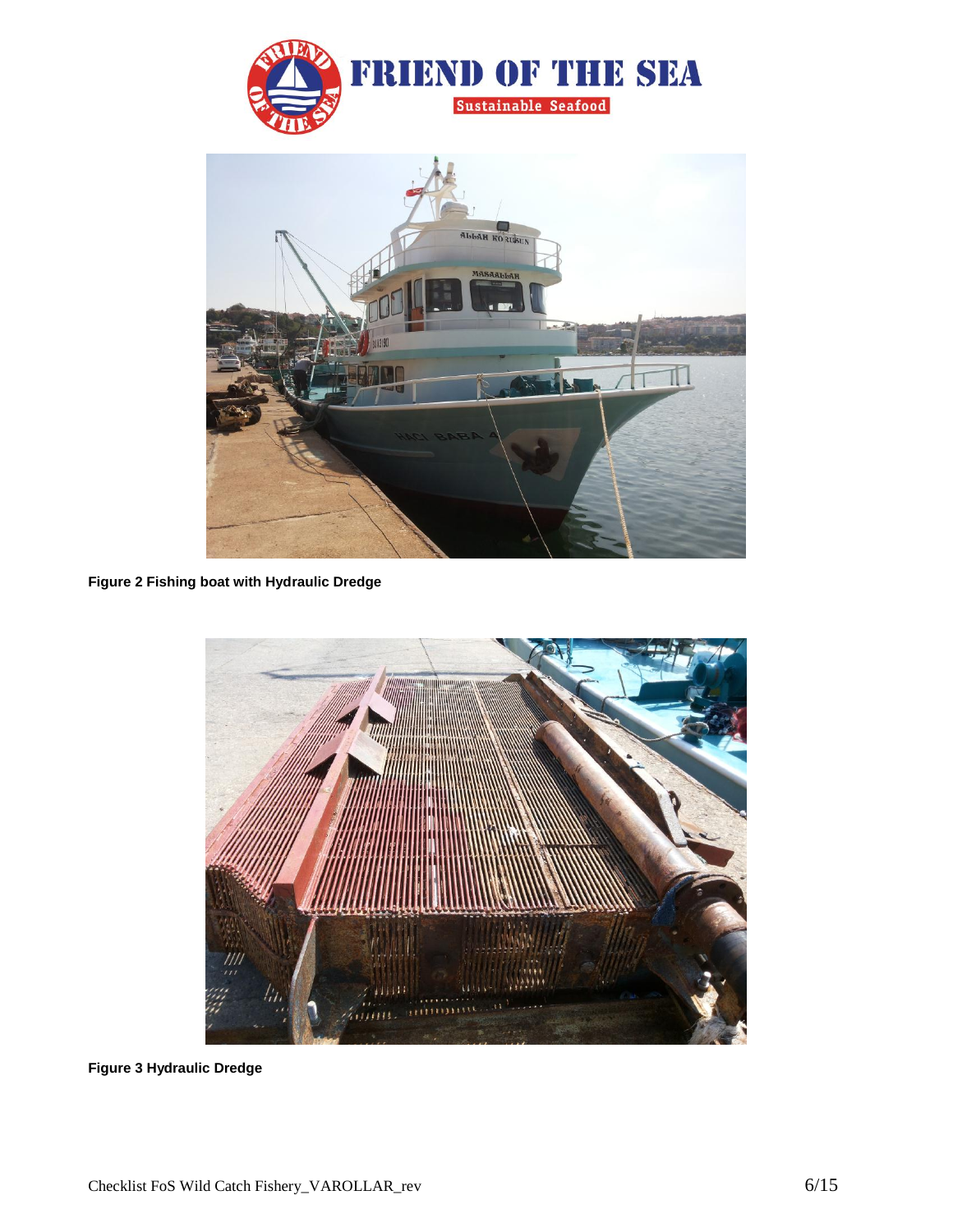



**Figure 4 Grading Machine**



**Figure 5 Differentiated waste collection on board**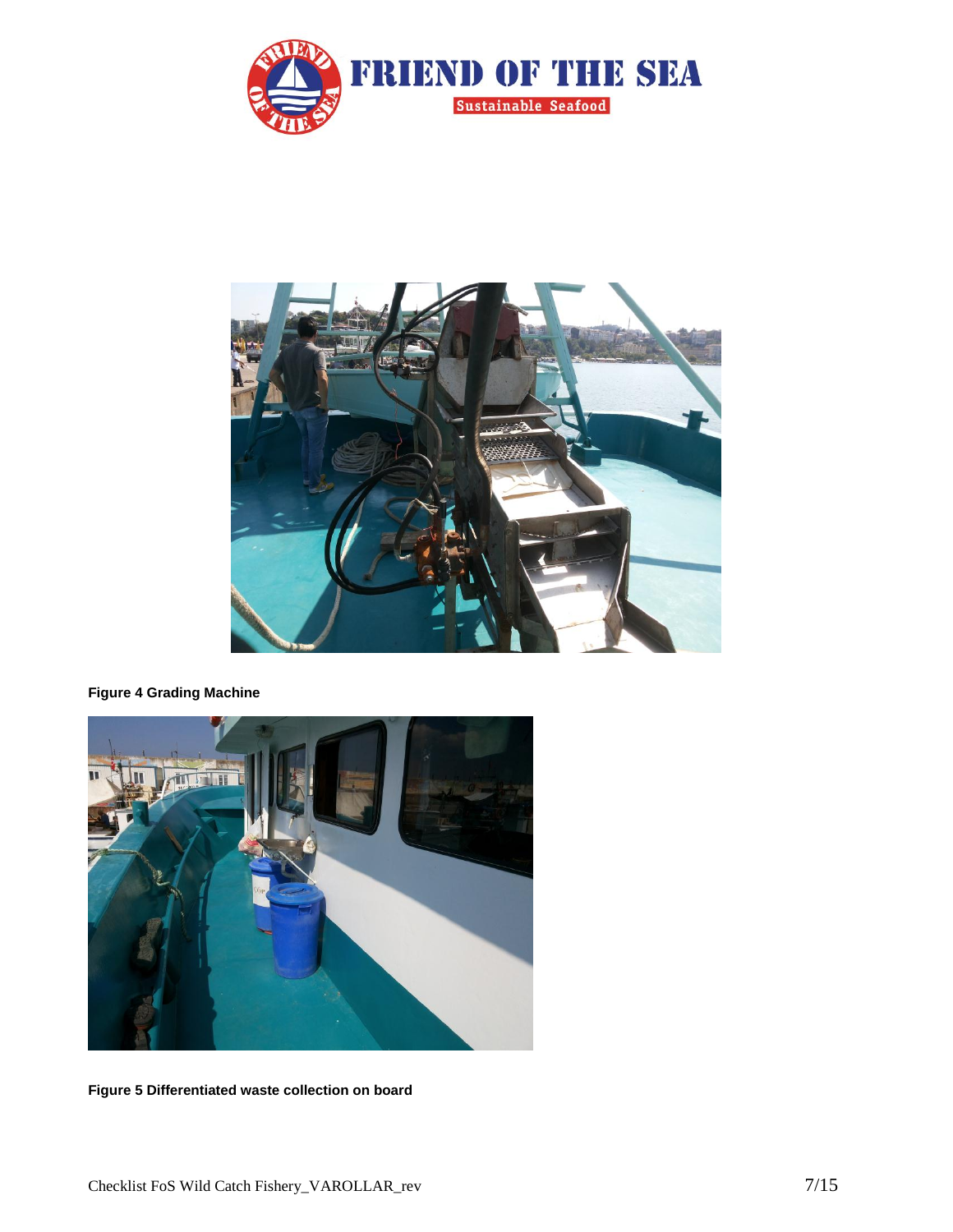



**Figure 6 Sile Port**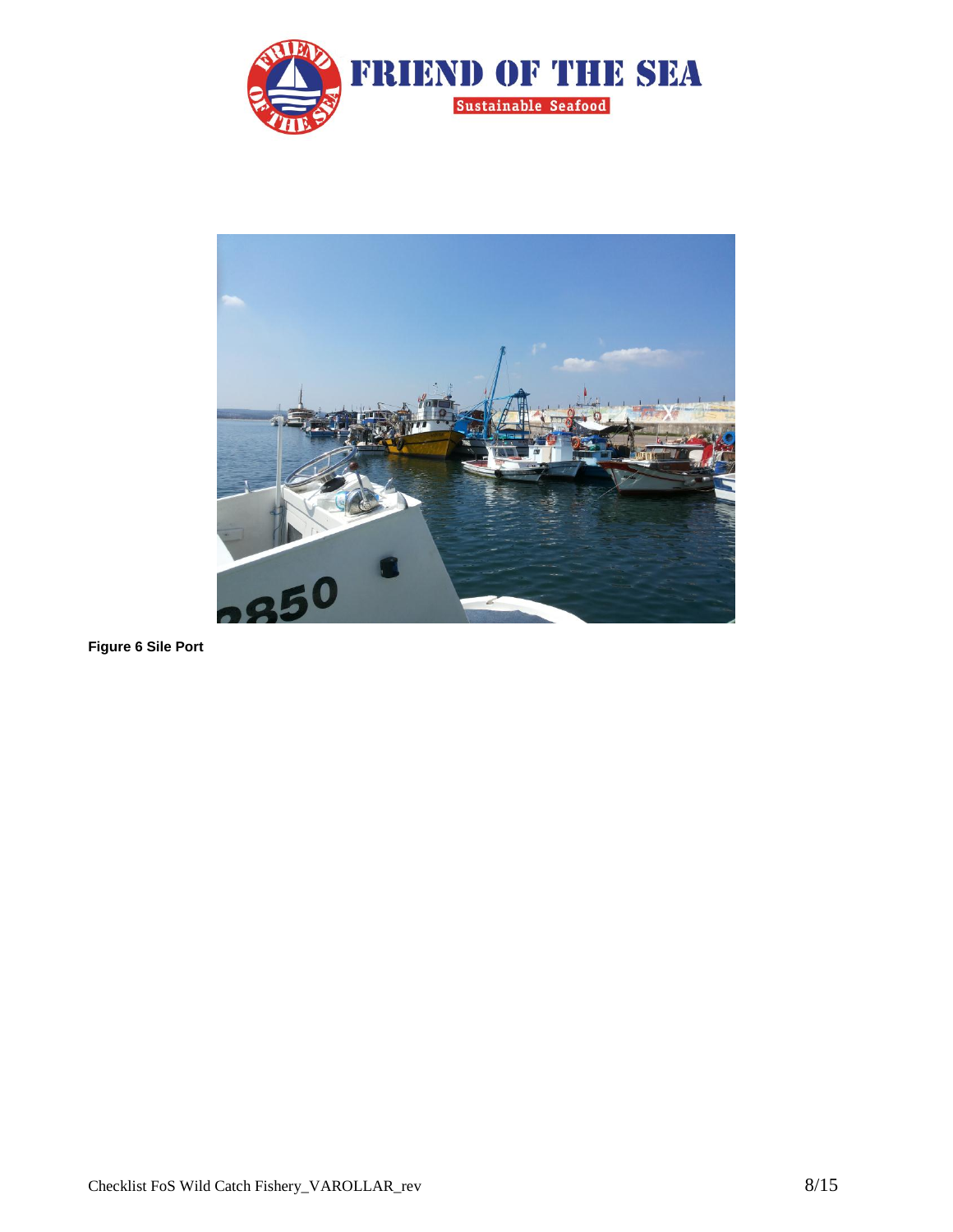

#### *NOTES FOR THE AUDITOR*

- *1) The Auditor must complete all fields of the checklist*
- *2) The Auditor must read the notes in the blue boxes before filling in the fields*
- *3) The Auditor must provide an explanation when qualification requirements are not applicable*
- *4) The Auditor must answer Yes (Y) when the Organization is compliant with the requirement and No (N) when it is not compliant*
- 5) *The Auditor must provide comments and explanations for positive or negative responses. Yes, No or Not Applicable are not sufficient*
- *6) Any significant documentation must be attached to the final audit report in a separate and numbered appendix*
- *7) Photographs added to the checklist and/or as an annex will be helpful*

#### **1 - STOCK STATUS CRITERIA**

| <b>No</b>          | <b>Requirement</b>                                                                                                                                                                                                                                                                                                               | Level     | Y/N       | <b>Comments</b>                                                                                                                                                                                                                                                                                                                                                                                                                                                                                                                                                 |
|--------------------|----------------------------------------------------------------------------------------------------------------------------------------------------------------------------------------------------------------------------------------------------------------------------------------------------------------------------------|-----------|-----------|-----------------------------------------------------------------------------------------------------------------------------------------------------------------------------------------------------------------------------------------------------------------------------------------------------------------------------------------------------------------------------------------------------------------------------------------------------------------------------------------------------------------------------------------------------------------|
| 1.1                | Adequate data and/or information are<br>collected and, according to the most recent<br>stock assessment produced by one of the<br>following: FAO, Regional Fishery Monitoring<br>Organization, National Marine Research<br>Authority, the stock under consideration is<br><b>NOT</b>                                             |           |           |                                                                                                                                                                                                                                                                                                                                                                                                                                                                                                                                                                 |
| 1.1.1              | Data Deficient                                                                                                                                                                                                                                                                                                                   | Essential | Y         | The Turkish Ministry of Agriculture and<br>Rural Affairs is monitoring and analysing<br>the fishery areas every month collecting<br>data on the stocks. Each area is exploited<br>for two years with a daily quota per boat<br>and is closed for other two years to allow<br>the stock to be rebuilt. For the year<br>2014/2015 the opened area is k 5. The<br>opening of the fishing period has been<br>delayed as EC authority has asked a<br>monitoring of 6 months for health analysis<br>in the area and the note has been issued<br>on the month of July. |
| $\overline{1}.1.2$ | Overexploited (F>Fmsy)                                                                                                                                                                                                                                                                                                           | Essential | Y         | NOT OVEREXPLOITED                                                                                                                                                                                                                                                                                                                                                                                                                                                                                                                                               |
| 1.1.3              | Overfished (B <bmsy)< td=""><td>Essential</td><td>Y</td><td>NOT OVERFISHED</td></bmsy)<>                                                                                                                                                                                                                                         | Essential | Y         | NOT OVERFISHED                                                                                                                                                                                                                                                                                                                                                                                                                                                                                                                                                  |
| conclusions.       | The Auditor must consider only the most updated official stock status conclusions. These conclusions can be provided by the audited fishery or company, by Friend<br>of the Sea, by other stakeholders and by the auditor. The Auditor must report, with clear reference to the documents and websites, evidence of stock status |           |           |                                                                                                                                                                                                                                                                                                                                                                                                                                                                                                                                                                 |
| 1.2                | An exception to requirement 1.1 is made for<br>those fisheries that:                                                                                                                                                                                                                                                             |           |           |                                                                                                                                                                                                                                                                                                                                                                                                                                                                                                                                                                 |
| 1.2.1              | respect all other criteria                                                                                                                                                                                                                                                                                                       | Essential | <b>NA</b> |                                                                                                                                                                                                                                                                                                                                                                                                                                                                                                                                                                 |
| 1.2.2              | are not responsible for the overexploitation of<br>the stock and represent no more than 10% of<br>the total catch of the "stock under<br>consideration"<br>The Auditor must fill in these fields ONLY in case of negative answer to requirement 1.1                                                                              | Essential | <b>NA</b> |                                                                                                                                                                                                                                                                                                                                                                                                                                                                                                                                                                 |
|                    |                                                                                                                                                                                                                                                                                                                                  |           |           |                                                                                                                                                                                                                                                                                                                                                                                                                                                                                                                                                                 |

#### **2 – ECOSYSTEM IMPACT CRITERIA**

| <b>No</b> | <b>Requirement</b>                   | .evel     | Y/N | <b>Comments</b>                      |
|-----------|--------------------------------------|-----------|-----|--------------------------------------|
| . ኅ       | The Fleet does not operate in Marine | ∟ssential |     | The fleet does not operate in Marine |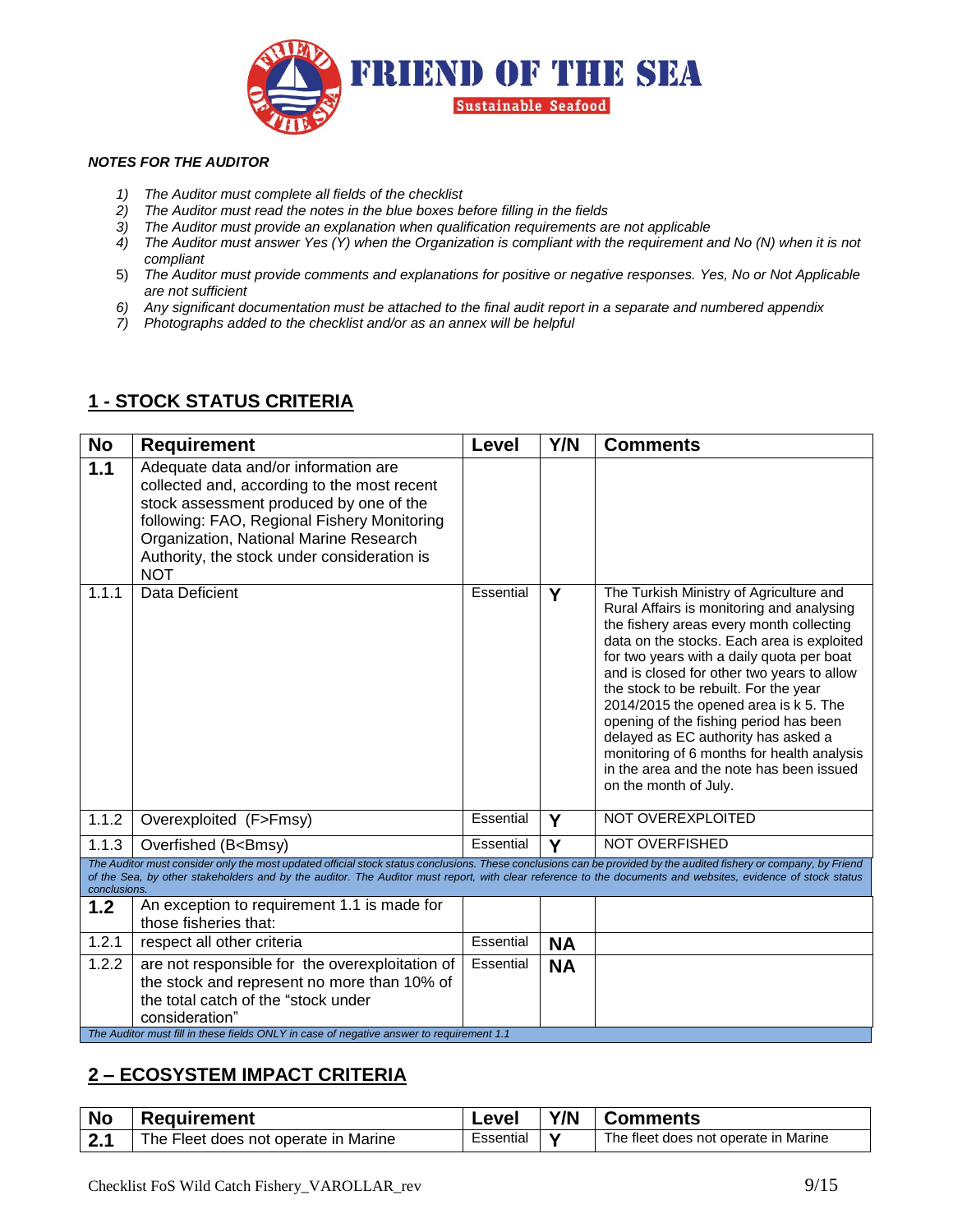

|     | <b>Protected Areas</b>                                                                                                                                                                                                                                                                                                                                                                                             |                    |   | <b>Protected Area</b>                                                                                                                                                                                                                                                                                                                         |  |  |  |
|-----|--------------------------------------------------------------------------------------------------------------------------------------------------------------------------------------------------------------------------------------------------------------------------------------------------------------------------------------------------------------------------------------------------------------------|--------------------|---|-----------------------------------------------------------------------------------------------------------------------------------------------------------------------------------------------------------------------------------------------------------------------------------------------------------------------------------------------|--|--|--|
|     | The Auditor must be allowed to verify, on a random sampling basis, by viewing on board vessels VMS or by valid alternative evidence, that no fishing occurs in<br>Marine Protected Areas (MPA). In alternative, an official statement from the related Control Authority, that no fishing has occurred in MPA must be produced. A list<br>of MPA must be produced by the auditor also consulting www.mpaglobal.org |                    |   |                                                                                                                                                                                                                                                                                                                                               |  |  |  |
| 2.2 | The Fishery must use gears that do not impact<br>the seabed unless evidence is provided that<br>this impact is negligible.                                                                                                                                                                                                                                                                                         | Essential          | γ | All the fleet is operating with Hydraulic<br>Dredge. This device is structured in the<br>way that all the sediment is passing<br>through just catching the bivalves. The<br>dredge is operating on the seabed at a<br>very low speed waiting for the fall of the<br>sediment with bivalves that has been<br>elevated through a pump with air. |  |  |  |
| 2.3 | The Organization must provide the evidence<br>that the fishery does not negatively impact<br>spawning and nursery grounds.                                                                                                                                                                                                                                                                                         | Essential          | γ | The fleet operates in sandy field not<br>exposed to nursery ground, producing a<br>very low impact. The sandy bottom<br>environments in these areas are normally<br>exposed to far greater perturbations<br>during winter storms.                                                                                                             |  |  |  |
|     | The Auditor must collect evidence of compliance.                                                                                                                                                                                                                                                                                                                                                                   |                    |   |                                                                                                                                                                                                                                                                                                                                               |  |  |  |
| 2.4 | The role of the "stock under consideration" in<br>the foodweb is considered. (See Art.31.2 FAO<br>2009 Guidelines).                                                                                                                                                                                                                                                                                                | Recomm<br>endation | Υ | The role of the stock is constantly<br>controlled also in relation to the related<br>foodweb.                                                                                                                                                                                                                                                 |  |  |  |
|     | The Auditor must collect any study available and it must ask the organization if any related study has been developed. If no study has yet been developed, the<br>Auditor must recommend in its audit report to start such a study in the next 12 months.                                                                                                                                                          |                    |   |                                                                                                                                                                                                                                                                                                                                               |  |  |  |

# **3 – SELECTIVITY CRITERIA**

| <b>No</b> | <b>Requirement</b>                                                                                                                                                                                                                                                                                                                                                                                                               | Level          | Y/N | <b>Comments</b>                                                                                                                                                                                                                                                                                |  |
|-----------|----------------------------------------------------------------------------------------------------------------------------------------------------------------------------------------------------------------------------------------------------------------------------------------------------------------------------------------------------------------------------------------------------------------------------------|----------------|-----|------------------------------------------------------------------------------------------------------------------------------------------------------------------------------------------------------------------------------------------------------------------------------------------------|--|
| 3.1       | The target species cannot be fished by gears<br>that have discard levels higher than 8% in<br>weight terms, considered by FAO 2005 to be<br>the average discard level worldwide. (FAO<br>2005 "Discard in the World's marine Fisheries.<br>An Update").<br>The Auditor must obtain a list of normally bycaught species. This list must be obtained from the organization under audit and from available studies. The information | Essential<br>v |     | The level of discard is around 35%, 27% is<br>rocks and sand 5% is formed by broken<br>shell, few other shellfish as top shell<br>(Rapana bezoar) and black mussel<br>(Mytilus galloprovincialis) and 3% of<br>clams under measure. All the live shellfish<br>and clams are resend to the sea. |  |
|           | must be compared to the bycatch verified on site at time of unloading. The list must be compared to the database of the IUCN Redlist www.redlist.org. The Auditor<br>must produce a final list indicating if any of the bycaught species is among those normally bycaught species.                                                                                                                                               |                |     |                                                                                                                                                                                                                                                                                                |  |
| 3.2       | The normally by-caught species must not be<br>included in the IUCN Redlist of endangered<br>species (assessed maximum 10 years before<br>and listed as Vulnerable or higher risk<br>category).                                                                                                                                                                                                                                   | Essential      |     | There are no species included in the IUCN<br>red list                                                                                                                                                                                                                                          |  |

## **4 – LEGAL COMPLIANCE CRITERIA**

| <b>No</b> | <b>Requirement</b>                                                                                                                                                                                                             | Level     | Y/N | <b>Comments</b>                                                                                                                                                  |
|-----------|--------------------------------------------------------------------------------------------------------------------------------------------------------------------------------------------------------------------------------|-----------|-----|------------------------------------------------------------------------------------------------------------------------------------------------------------------|
| 4.1       | All Fishing Vessels must be officially<br>registered.                                                                                                                                                                          | Essential |     | All the fishing vessel are officialy<br>registered and their Fishing license is<br>issued at every season (September -<br>April) and must be renewed every year. |
|           | The Auditor must request the list of fishing vessels with registration number. On site the Auditor must collect registration documents of at least 10% total number of<br>audited vessels (photos or copies of the documents). |           |     |                                                                                                                                                                  |
| 4.2       | The Fleet does not include FOC (Flag Of<br>Convenience) fishing vessels.                                                                                                                                                       | Essential | ν   | All vessels are regularly registered                                                                                                                             |
|           | The Auditor must check with the list available on Friend of the Sea website.                                                                                                                                                   |           |     |                                                                                                                                                                  |
| 4.3       | The Fleet does not include IUU (Illegal,<br>Unreported, Unregulated) fishing vessels<br>and does not operate where regulations                                                                                                 | Essential | ν   | The fleet operates only in the licensed<br>areas                                                                                                                 |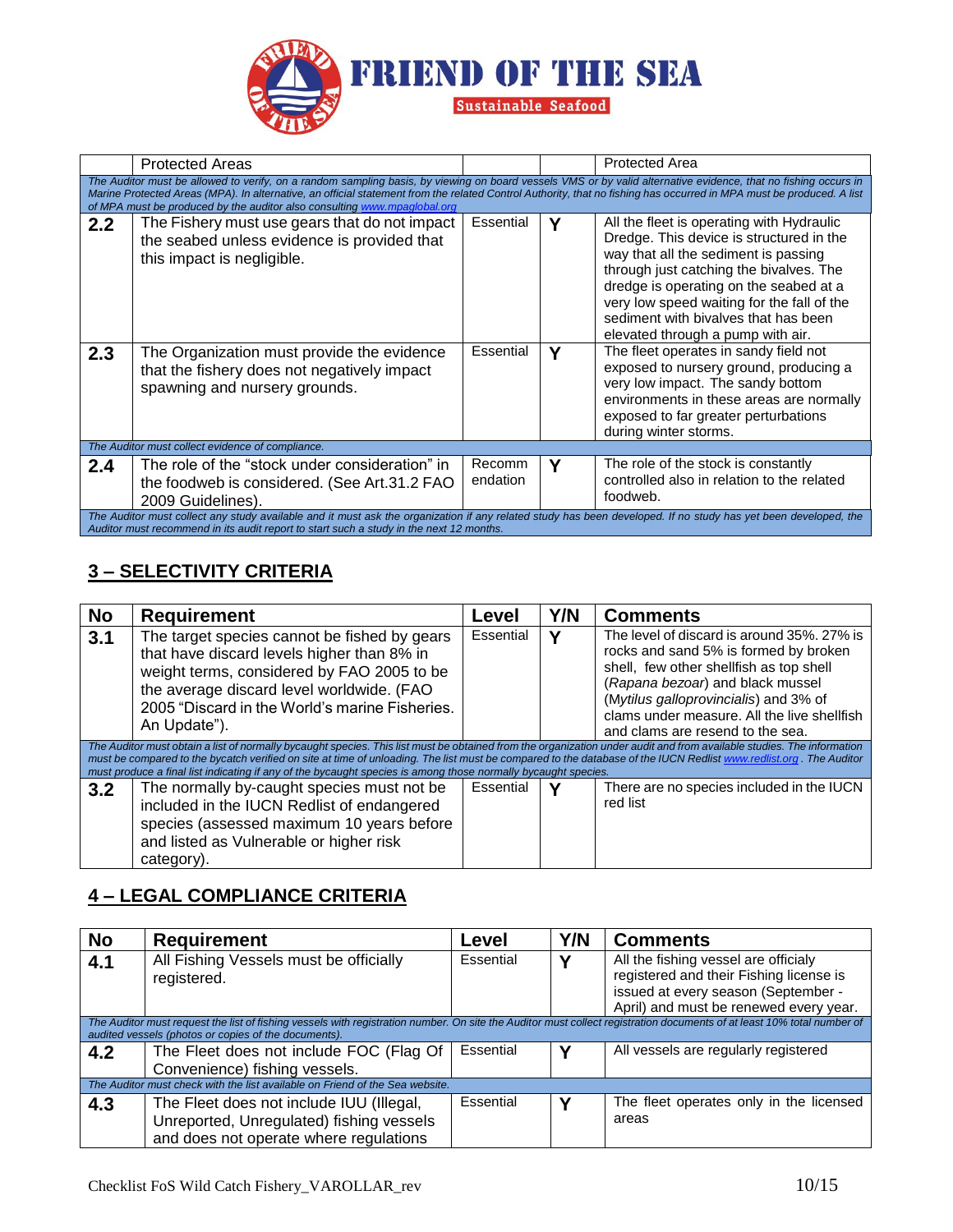

| <b>No</b> | <b>Requirement</b>                                                                                                                                                                                                                                                        | Level            | Y/N            | <b>Comments</b>                                                                                                                                                                                                                                                    |
|-----------|---------------------------------------------------------------------------------------------------------------------------------------------------------------------------------------------------------------------------------------------------------------------------|------------------|----------------|--------------------------------------------------------------------------------------------------------------------------------------------------------------------------------------------------------------------------------------------------------------------|
|           | and management plans are seriously                                                                                                                                                                                                                                        |                  |                |                                                                                                                                                                                                                                                                    |
|           | undermined.<br>The Auditor must check with the list available on Friend of the Sea website.                                                                                                                                                                               |                  |                |                                                                                                                                                                                                                                                                    |
| 4.4       | In case fishery is targeting tuna the fleet                                                                                                                                                                                                                               | Essential        | <b>NA</b>      | The fleet is just fishing clams                                                                                                                                                                                                                                    |
|           | must be approved Dolphin-Safe by the                                                                                                                                                                                                                                      |                  |                |                                                                                                                                                                                                                                                                    |
|           | Earth Island Institute.                                                                                                                                                                                                                                                   |                  |                |                                                                                                                                                                                                                                                                    |
|           | The Auditor must check conformity from list www.dolphinsafetuna.org                                                                                                                                                                                                       |                  |                |                                                                                                                                                                                                                                                                    |
| 4.5       | The Fishery respects national and<br>international legislation, in particular<br>legislation related to the reduction of the<br>environmental impact of the fishery such<br>as, but not limited to:                                                                       | Essential        | Y              | The fishery respects national and<br>international regulations                                                                                                                                                                                                     |
| 4.5.1     | TAC (Total Allowable Catches)                                                                                                                                                                                                                                             | <b>Essential</b> | Y              | A quota of catches is fixed for all the<br>season at the beginning of the<br>fishing period and for the area where<br>the fishery operates in 2014/2015<br>(K5) is 35.000tn. A daily quota per<br>boat is also determined: 15tn<br>equivalent to 350 bags per day. |
| 4.5.2     | use of logbook                                                                                                                                                                                                                                                            | Essential        | Y              | A daily logbook is recorded and is<br>part of the papers that are following<br>the delivery of the goods                                                                                                                                                           |
| 4.5.3     | mesh size                                                                                                                                                                                                                                                                 | Essential        | Y              | The diameter of the bars is 1.7 cm,<br>and the thickness of the separator is<br>8.5 mm.                                                                                                                                                                            |
| 4.5.4     | net size                                                                                                                                                                                                                                                                  | Essential        | Y              | Dredge size is maximum 3,5 mt                                                                                                                                                                                                                                      |
| 4.5.5     | minimum size                                                                                                                                                                                                                                                              | <b>Essential</b> | N/A            | There is not a minimum size for<br>dredges                                                                                                                                                                                                                         |
| 4.5.6.    | distance from the coast                                                                                                                                                                                                                                                   | Essential        | Y              | 5 MIILES                                                                                                                                                                                                                                                           |
| 4.5.7     | by-catch reduction measures                                                                                                                                                                                                                                               | Essential        | $\overline{Y}$ | The measures for by-catch<br>reduction are connected to the<br>dimension of dredge and grading<br>machine                                                                                                                                                          |
| 4.5.8     | no fishing on protected habitat                                                                                                                                                                                                                                           | Essential        | Y              | No fishing in protected areas                                                                                                                                                                                                                                      |
| 4.5.9     | verify onboard equipment and absence of<br>banned fishing gears and methods,<br>chemical substances, explosive                                                                                                                                                            | Essential        | Y              | No banned fishing method on board                                                                                                                                                                                                                                  |
| 4.5.10    | Other                                                                                                                                                                                                                                                                     | Essential        |                |                                                                                                                                                                                                                                                                    |
|           | The Auditor must verify, according to the national and international regulations, if the above legal requirements are in place and provide a full description with<br>reference to the law. Where possible the Auditor must provide documental and photographic evidence. |                  |                |                                                                                                                                                                                                                                                                    |

# **5 – MANAGEMENT**

| <b>No</b> | <b>Requirement</b>                                                                                                                                                                                            | Level     | Y/N | <b>Comments</b>                                                                                                                                                                                                                            |
|-----------|---------------------------------------------------------------------------------------------------------------------------------------------------------------------------------------------------------------|-----------|-----|--------------------------------------------------------------------------------------------------------------------------------------------------------------------------------------------------------------------------------------------|
| 5.1       | An effective legal and administrative framework at the<br>local, national or regional level, as appropriate, is<br>established for the Fishery (Code of Conduct for<br>Responsible Fisheries, Article 7.7.1). | Essential | v   | The fishing areas are<br>patrolled by the Coast<br>Guard. Ministerial officers<br>analyze stock in the area.<br>A veterinary control is<br>appointed at the<br>unloading harbor and<br>logbooks are delivered<br>with the goods and to the |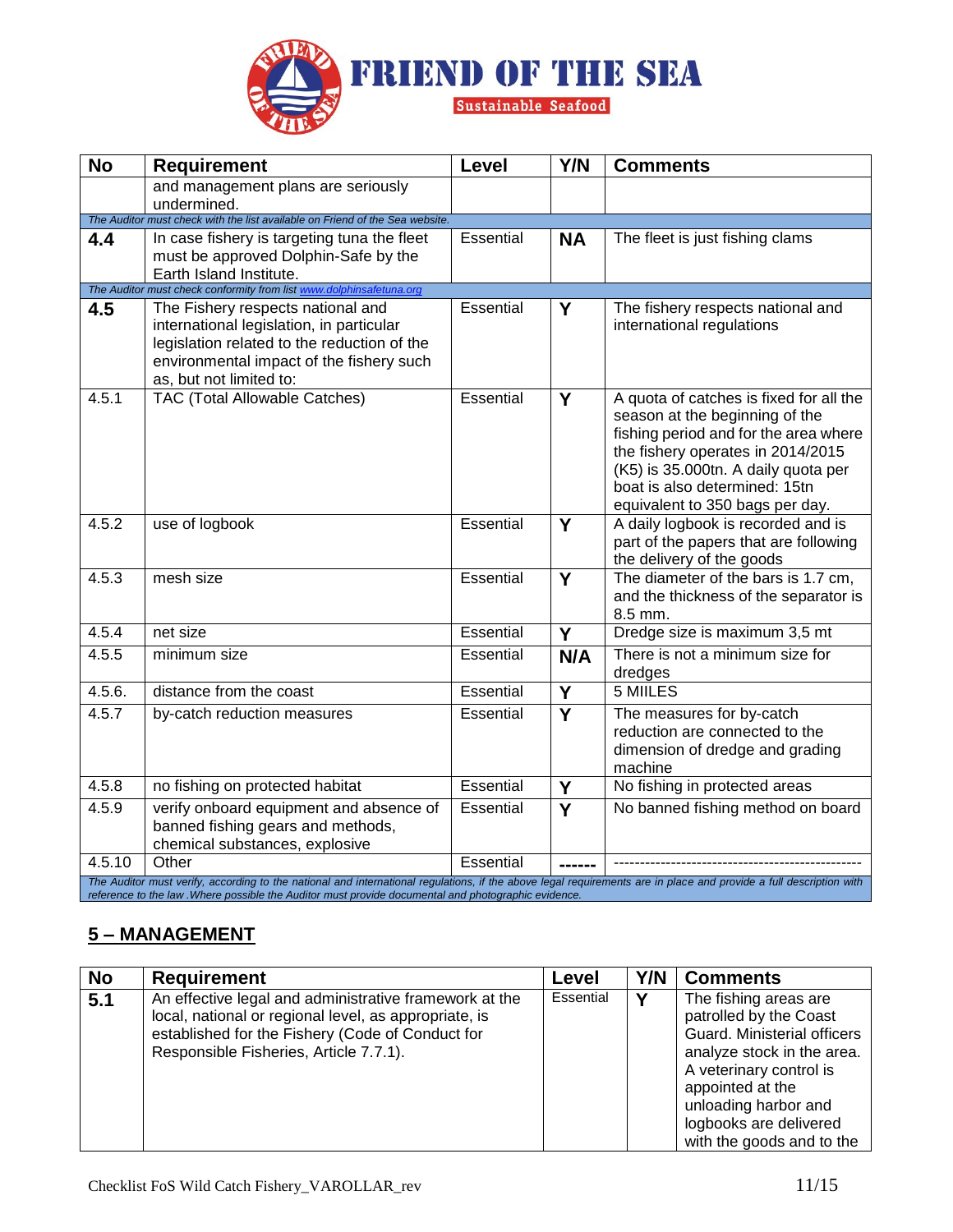

|           |                                                                                                                                                                                                                                                                       |           |                         | veterinary.                                                                                                                                                                                |
|-----------|-----------------------------------------------------------------------------------------------------------------------------------------------------------------------------------------------------------------------------------------------------------------------|-----------|-------------------------|--------------------------------------------------------------------------------------------------------------------------------------------------------------------------------------------|
|           | The Auditor must verify and shortly describe the current legal and administrative framework.                                                                                                                                                                          |           |                         |                                                                                                                                                                                            |
| 5.2       | In accordance with the Code of Conduct (Art 7.5) a<br>precautionary approach is implemented to protect the<br>"stock under consideration" and to preserve the aquatic<br>environment.                                                                                 | Essential | Υ                       | The Turkish black sea is<br>divided in catching area<br>and a single catching<br>area is just opened for two<br>years. After that time the<br>area is closed and it is<br>opened a new one |
| approach. | The Auditor must verify if the Fishery's flag Country has ratified the Code of Conduct. If not the Organization must include in its procedures a precautionary                                                                                                        |           |                         |                                                                                                                                                                                            |
| 5.3       | Compliance to point 5.1 and 5.2 is obtained through<br>effective mechanism for monitoring, surveillance, control<br>and enforcement. (Code of Conduct for responsible<br>Fishery Art.7.7.1).                                                                          | Essential | Y                       | In the unloading port,<br>logbook and size of the<br>shells are double checked<br>by the local veterinary<br>service on mandate from<br>the Agricultural Ministry                          |
|           | The Auditor must describe shortly the methodology for monitoring, surveillance, control and enforcement.                                                                                                                                                              |           |                         |                                                                                                                                                                                            |
| 5.4       | The Fishery has a by-catch reporting methodology that<br>is accountable.                                                                                                                                                                                              | Essential | Y                       | By-catch is reported in the<br>logbook                                                                                                                                                     |
| 5.5       | The Fishery has a discard reporting methodology that is<br>accountable.                                                                                                                                                                                               | Essential | $\overline{\mathsf{Y}}$ | Discard is reported in the<br>logbook                                                                                                                                                      |
|           | The Auditor must provide evidence (photos or copies) of the by-catch and discard reports.                                                                                                                                                                             |           |                         |                                                                                                                                                                                            |
| 5.6       | A management system must be in place to prevent any<br>accidental by-catch of endangered species.                                                                                                                                                                     | Essential | Y                       | The fleet operates only on<br>sand fields and the<br>dredge is designed to<br>retain only larger clams                                                                                     |
| 5.7       | The Fleet has a management plan which ensures that<br>any live animals that are caught accidentally are<br>returned to the sea promptly and in a condition which<br>affords a high chance of survival.                                                                | Essential | $\overline{\mathsf{Y}}$ | A grading machine is<br>onboard to select clams<br>after fishing, smaller<br>clams and bycatch are<br>returned to the sea                                                                  |
| 5.8       | The Fleet includes measures to minimize the loss, and<br>ensure prompt recovery where possible, of fishing gear<br>to avoid 'ghost fishing'.                                                                                                                          | Essential | N/A                     | The fish operates with<br>hydraulic dredge                                                                                                                                                 |
|           | The Auditor must obtain copies of the above procedures.                                                                                                                                                                                                               |           |                         |                                                                                                                                                                                            |
| 5.9       | The Fishery respects 'Threshold reference points', or<br>'precautionary limits' for both the biomass and fishing<br>rate are in place.<br>The Auditor must verify if "Reference points" and "Precautionary limits" are set by Regional Fishery Bodies and compliance. | Important | Y                       | The fleet is operating in<br>the respect of the quota<br>yearly assigned in their<br>area. The daily fishing of<br>each single boats are<br>double checked by the<br>veterinary services   |

# **6- WASTE MANAGEMENT**

| <b>No</b> | <b>Requirement</b>                                                                                                                                                    | Level     | Y/N | <b>Comments</b>                                                                                                             |
|-----------|-----------------------------------------------------------------------------------------------------------------------------------------------------------------------|-----------|-----|-----------------------------------------------------------------------------------------------------------------------------|
| 6.1       | The Fishery recycles, reuses or reprocesses all materials<br>used in fishing, storage and transport of fish to point of<br>sale, including packaging, where possible. | Essential |     | Jute bags are re-used or<br>sent to recycle factory to<br>obtain new bags                                                   |
| 6.2       | The Fishery implements measures to prevent the<br>dispersion of wastes (including fuel and engine lubricants,<br>and plastics) in the sea.                            | Essential |     | Tank has a bilge pump.<br>In the harbor a special<br>boat permits to empty<br>the bilge. On board has<br>been implemented a |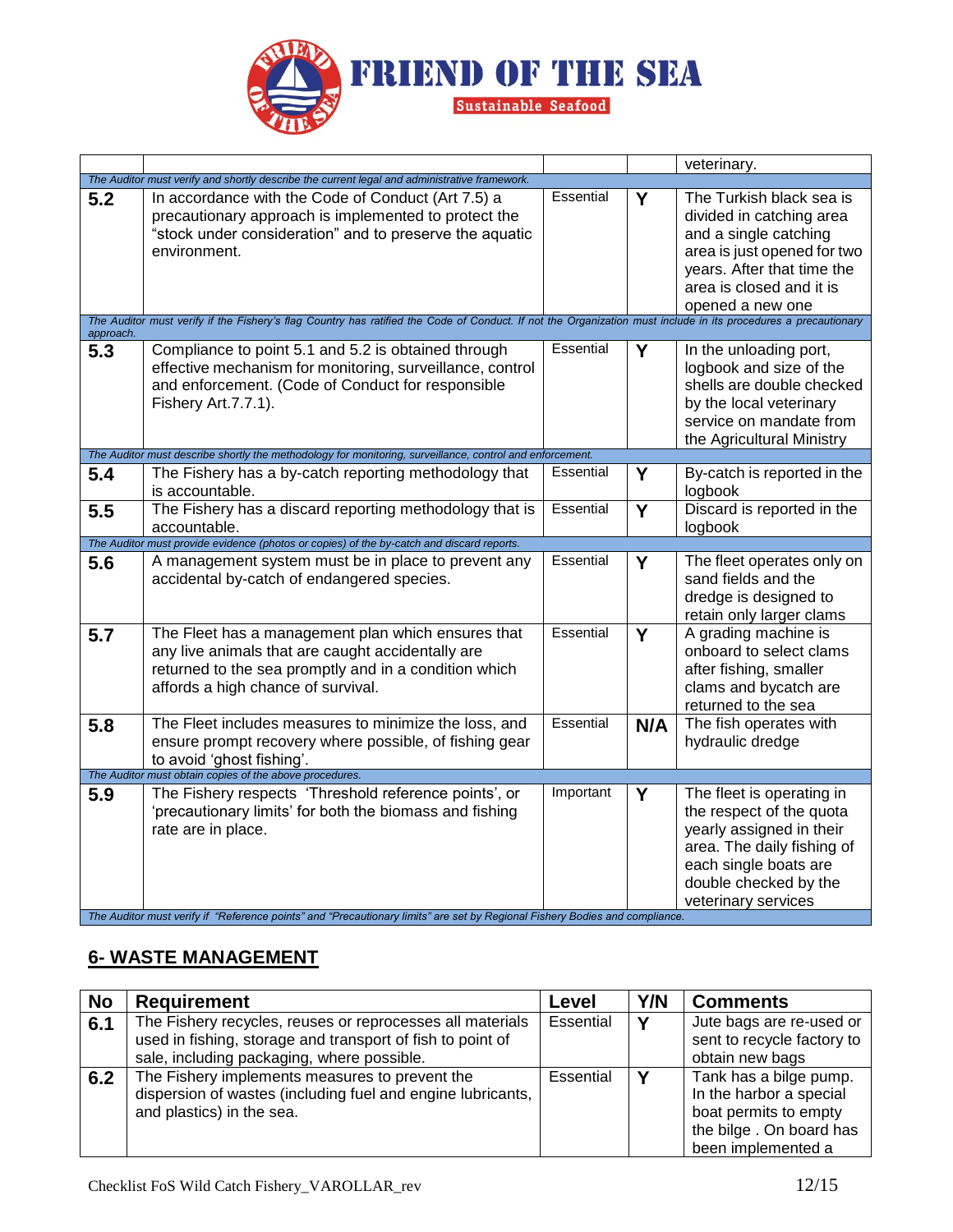

|                                                                |                                                                                                                |           |   | method of selective<br>collection of waste     |
|----------------------------------------------------------------|----------------------------------------------------------------------------------------------------------------|-----------|---|------------------------------------------------|
| 6.3                                                            | The Fishery uses all available non-toxic chemical<br>alternatives to minimize the use of toxic, persistent, or | Essential |   | The fishery does not use<br>any toxic chemical |
|                                                                | bio-accumulative substances.                                                                                   |           |   |                                                |
| 6.4                                                            | The Fishery does not use CFCs, HCFCs, HFCs or other                                                            | Essential | v | The fleet has no fridge                        |
|                                                                | ozone depleting refrigerants.                                                                                  |           |   | on board                                       |
| The Auditor must provide procedures and photographic evidence. |                                                                                                                |           |   |                                                |

## **7 - ENERGY MANAGEMENT**

| <b>No</b>                                      | <b>Requirement</b>                                                                                                       | Level              | Y/N | <b>Comments</b>                                                                      |  |
|------------------------------------------------|--------------------------------------------------------------------------------------------------------------------------|--------------------|-----|--------------------------------------------------------------------------------------|--|
| 7.1                                            | The Organisation must maintain a<br>record of energy consumption<br>updated at least annually.                           | Important          | v   | All the oil consumption is recorded to check<br>the privilege oil price for fishery. |  |
| 7.2                                            | The Organisation should<br>calculate its Carbon Footprint per<br>unit of product and undertake to<br>reduce it annually. | Recommen<br>dation | N   | The fishery have not a system to calculate<br>carbon footprint.                      |  |
| The Auditor must obtain copies of the records. |                                                                                                                          |                    |     |                                                                                      |  |

# **8 - SOCIAL ACCOUNTABILITY**

| <b>No</b>                                                                                                                          | <b>Requirements</b>                                                                            | Level              | Y/N | <b>Comments</b>                                                                                                                                                                                                            |  |
|------------------------------------------------------------------------------------------------------------------------------------|------------------------------------------------------------------------------------------------|--------------------|-----|----------------------------------------------------------------------------------------------------------------------------------------------------------------------------------------------------------------------------|--|
| 8.1                                                                                                                                | The Organisation must respect<br>human rights by conforming to the<br>following requirements : |                    | Υ   |                                                                                                                                                                                                                            |  |
| 8.1.1                                                                                                                              | compliance with international and<br>ILO directives regarding child<br>labour                  | Essential          | Υ   | No child labour on board.                                                                                                                                                                                                  |  |
| 8.1.2                                                                                                                              | remunerating workers with<br>salaries conforming at least to the<br>legal minimum              | Essential          | Υ   | Workers are remunerated with a minimum<br>salary plus a part of the fishing                                                                                                                                                |  |
| 8.1.3                                                                                                                              | assuring workers' access to<br>medical care                                                    | Essential          | Y   | Before the season all the persons has a state<br>from an hospital to be able to sail out<br>Before the fishing season all operators have<br>to provide a medical certificate to work<br>onboard. Health ID state Hospital. |  |
| 8.1.4                                                                                                                              | applying safety measures in<br>accordance with legal<br>requirements                           | Essential          | Υ   | Ministry of Transports check every year the<br>security measures                                                                                                                                                           |  |
| 8.2                                                                                                                                | The organisation should be<br>SA8000 certified.                                                | Recommen<br>dation | N   | Evaluate possible SA8000 certification.                                                                                                                                                                                    |  |
| The Auditor must check conformity to requirements via documented evidence (examples of labour contracts) and on site observations. |                                                                                                |                    |     |                                                                                                                                                                                                                            |  |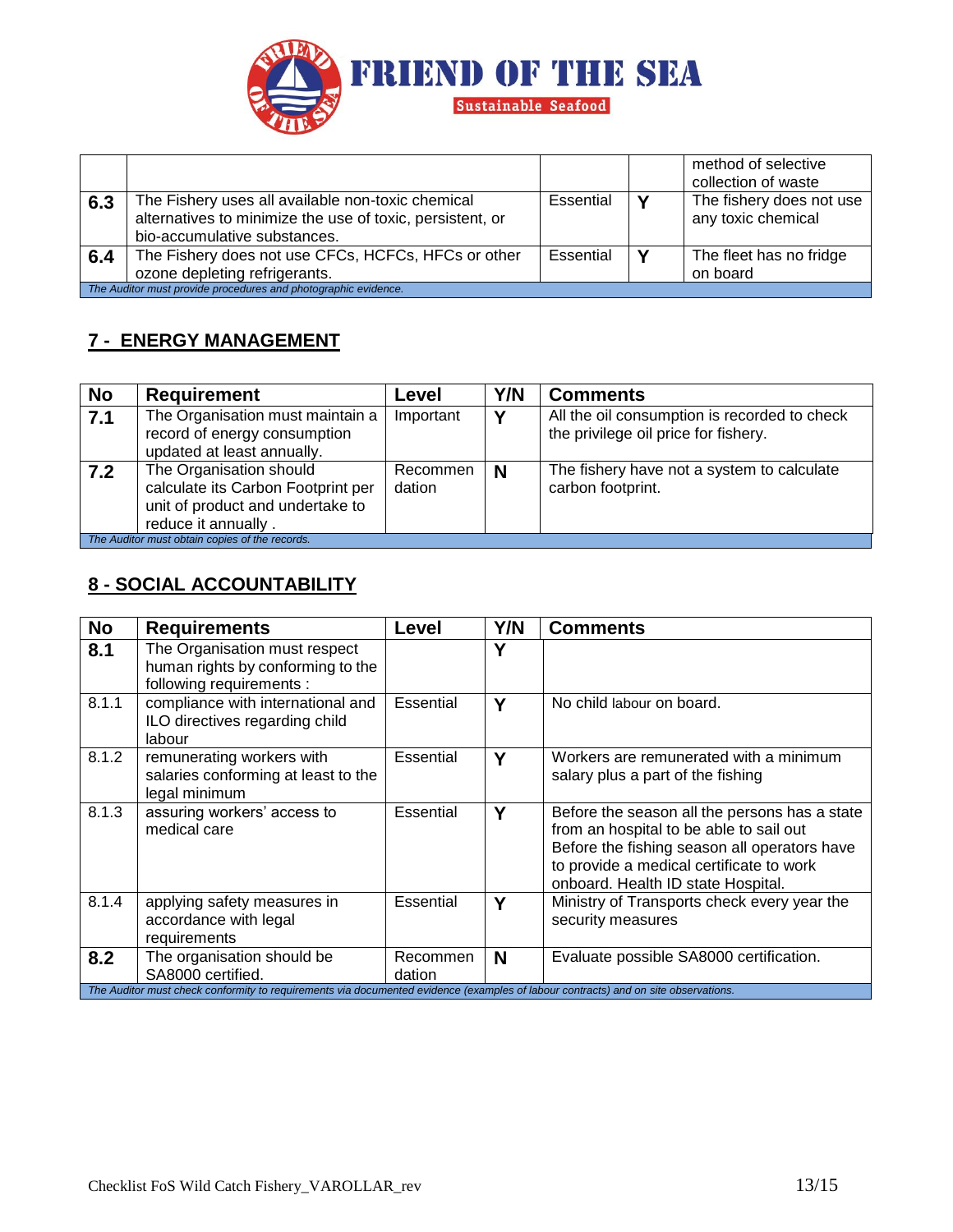

**Additional Comments:**